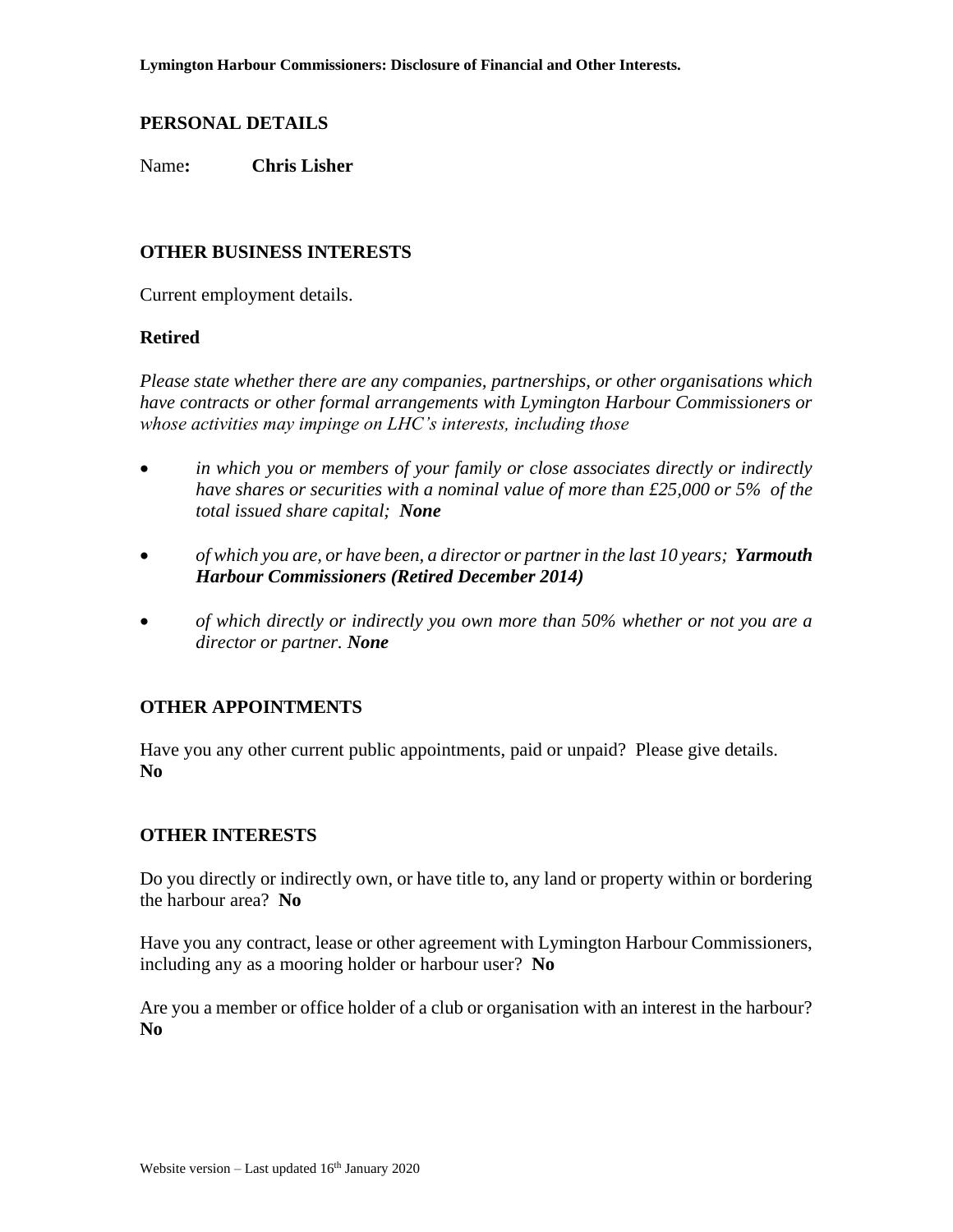# **HOSPITALITY, GIFTS OR LOANS**

Have you or your close family accepted any hospitality, gifts or loans which could not be considered insignificant, from third parties associated with the Commissioners or their activities? (Significant here would be a value of £25) **No**

### **INTERESTS OF CLOSE FAMILY OR ASSOCIATES**

Do any of your close family or associates have pecuniary or non-pecuniary interests which relate closely, or could be construed as relating closely, to the Commissioners' activities? If "yes" please provide details on a separate sheet**. No**

Name: **Christopher Lisher**

Last Reviewed: **10th June 2018**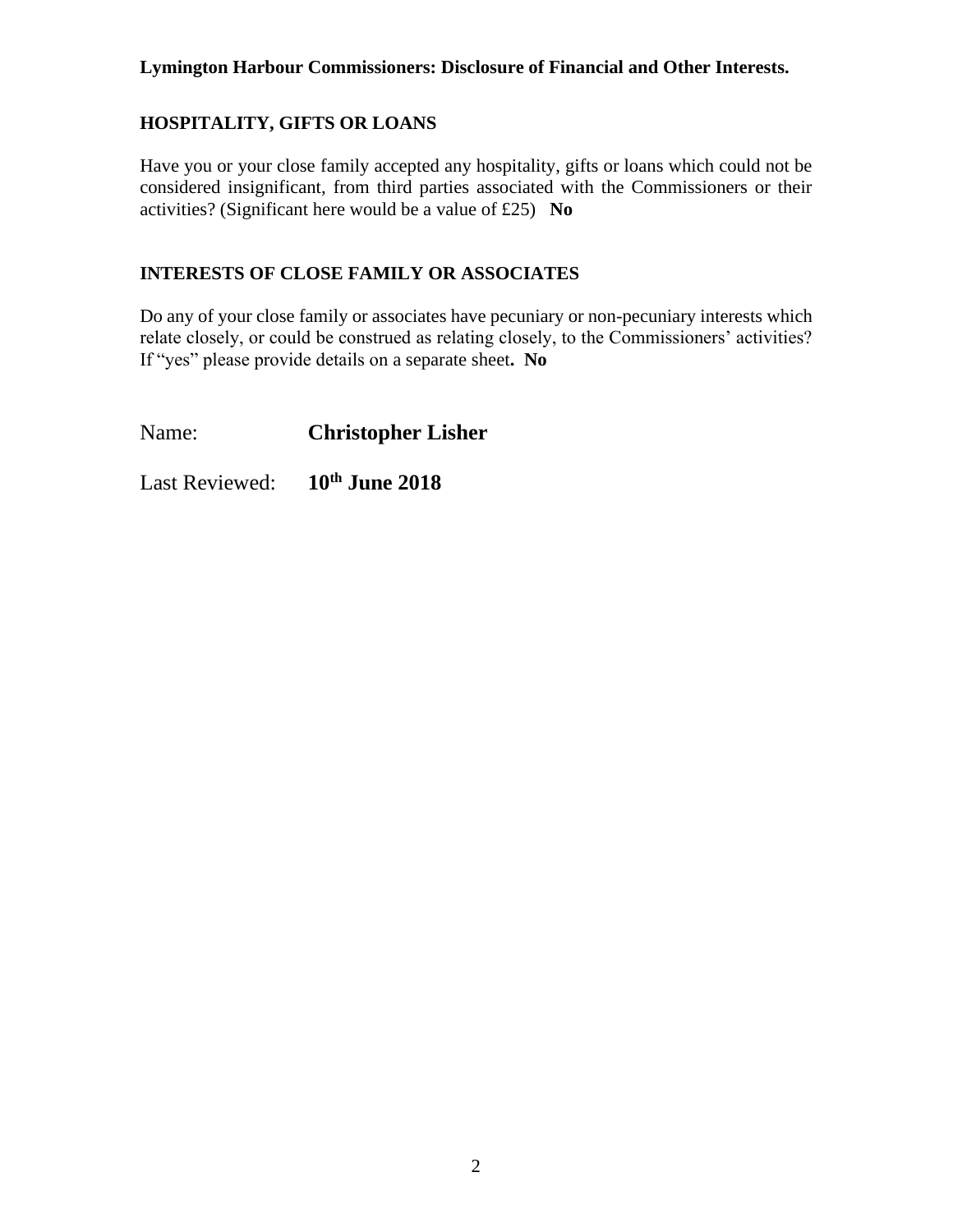Name**: Ryan Willegers**

# **OTHER BUSINESS INTERESTS**

Current employment details.

## **Lymington Harbour Commissioners.**

*Please state whether there are any companies, partnerships, or other organisations which have contracts or other formal arrangements with Lymington Harbour Commissioners or whose activities may impinge on LHC's interests, including those* 

- *in which you or members of your family or close associates directly or indirectly have shares or securities with a nominal value of more than £25,000 or 5% of the total issued share capital; None*
- *of which you are, or have been, a director or partner in the last 10 years; None*
- *of which directly or indirectly you own more than 50% whether or not you are a director or partner. None*

# **OTHER APPOINTMENTS**

Have you any other current public appointments, paid or unpaid? Please give details. **No**

## **OTHER INTERESTS**

Do you directly or indirectly own, or have title to, any land or property within or bordering the harbour area? **No**

Have you any contract, lease or other agreement with Lymington Harbour Commissioners, including any as a mooring holder or harbour user? **No – on waiting list for mooring.** 

Are you a member or office holder of a club or organisation with an interest in the harbour? **No but HM post given Honorary Membership by RLymYC and LTSC**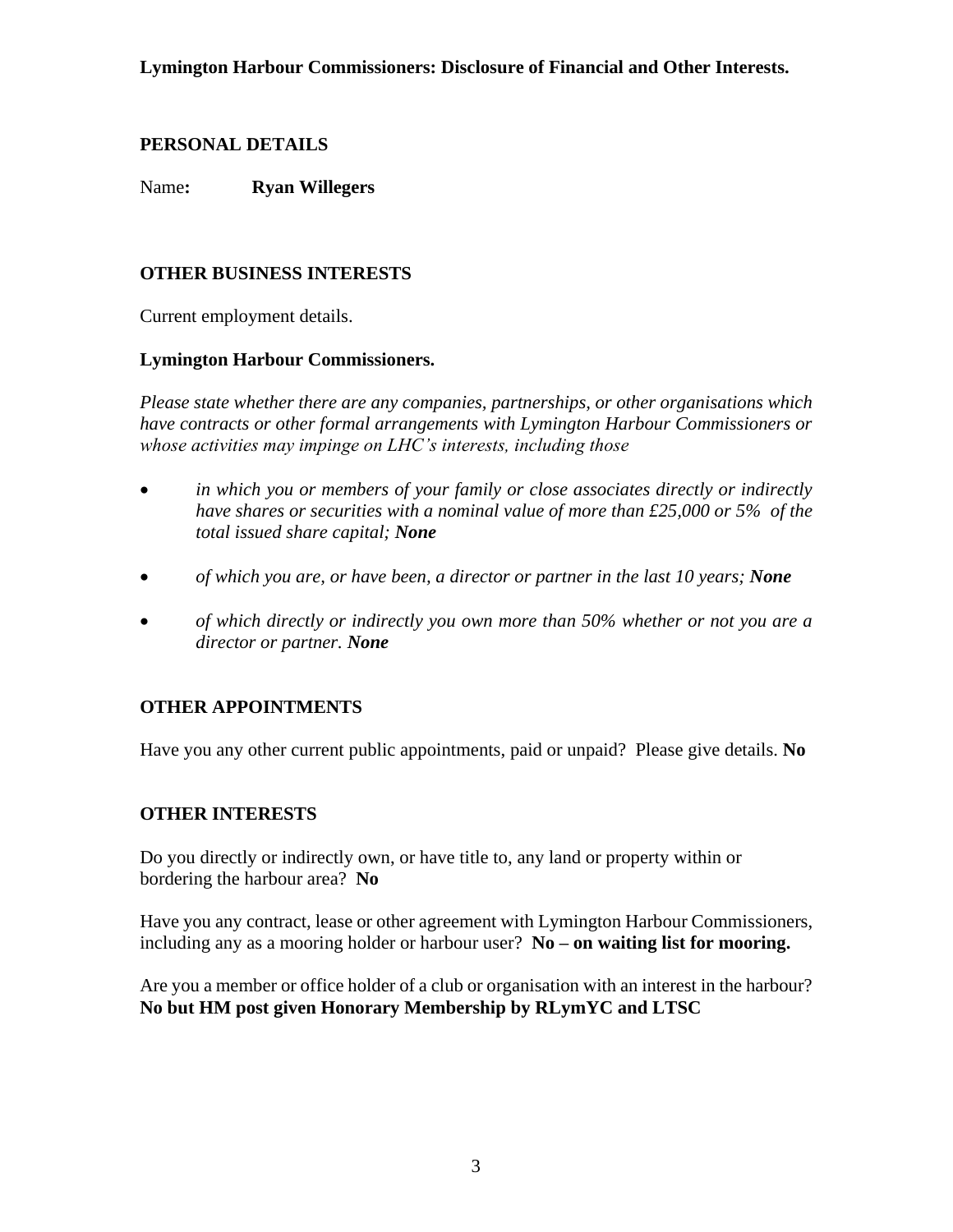# **HOSPITALITY, GIFTS OR LOANS**

Have you or your close family accepted any hospitality, gifts or loans which could not be considered insignificant, from third parties associated with the Commissioners or their activities? (Significant here would be a value of £25) **No**

### **INTERESTS OF CLOSE FAMILY OR ASSOCIATES**

Do any of your close family or associates have pecuniary or non-pecuniary interests which relate closely, or could be construed as relating closely, to the Commissioners' activities? If "yes" please provide details on a separate sheet**. No**

Name: **Ryan Willegers**

Last Reviewed: **02nd January 2020**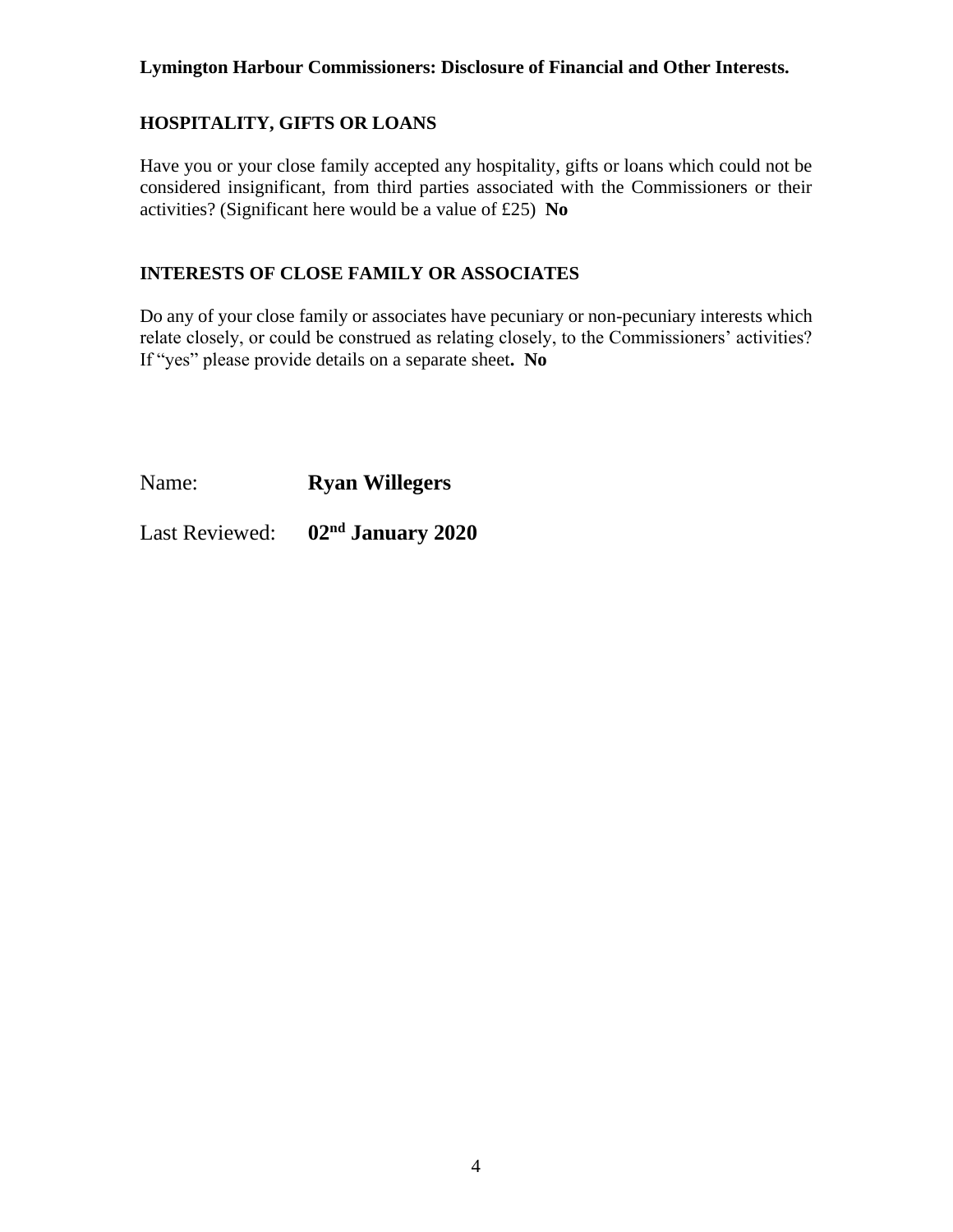### **PERSONAL DETAILS**

Name**: Alison Towler**

### **OTHER BUSINESS INTERESTS**

Current employment detail:

#### **N/A**

*Please state whether there are any companies, partnerships, or other organisations which have contracts or other formal arrangements with Lymington Harbour Commissioners or whose activities may impinge on LHC's interests, including those* 

- *in which you or members of your family or close associates directly or indirectly have shares or securities with a nominal value of more than £25,000 or 5% of the total issued share capital; Not applicable*
- *of which you are, or have been, a director or partner in the last 10 years; Not Applicable*
- *of which directly or indirectly you own more than 50% whether or not you are a director or partner. Not applicable*

#### **OTHER APPOINTMENTS**

Have you any other current public appointments, paid or unpaid? Please give details. *None*

#### **OTHER INTERESTS**

Do you directly or indirectly own, or have title to, any land or property within or bordering the harbour area? *No*

Have you any contract, lease or other agreement with Lymington Harbour Commissioners, including any as a mooring holder or harbour user? *No*

• Are you a member or office holder of a club or organisation with an interest in the harbour? **Yes: RLymYC**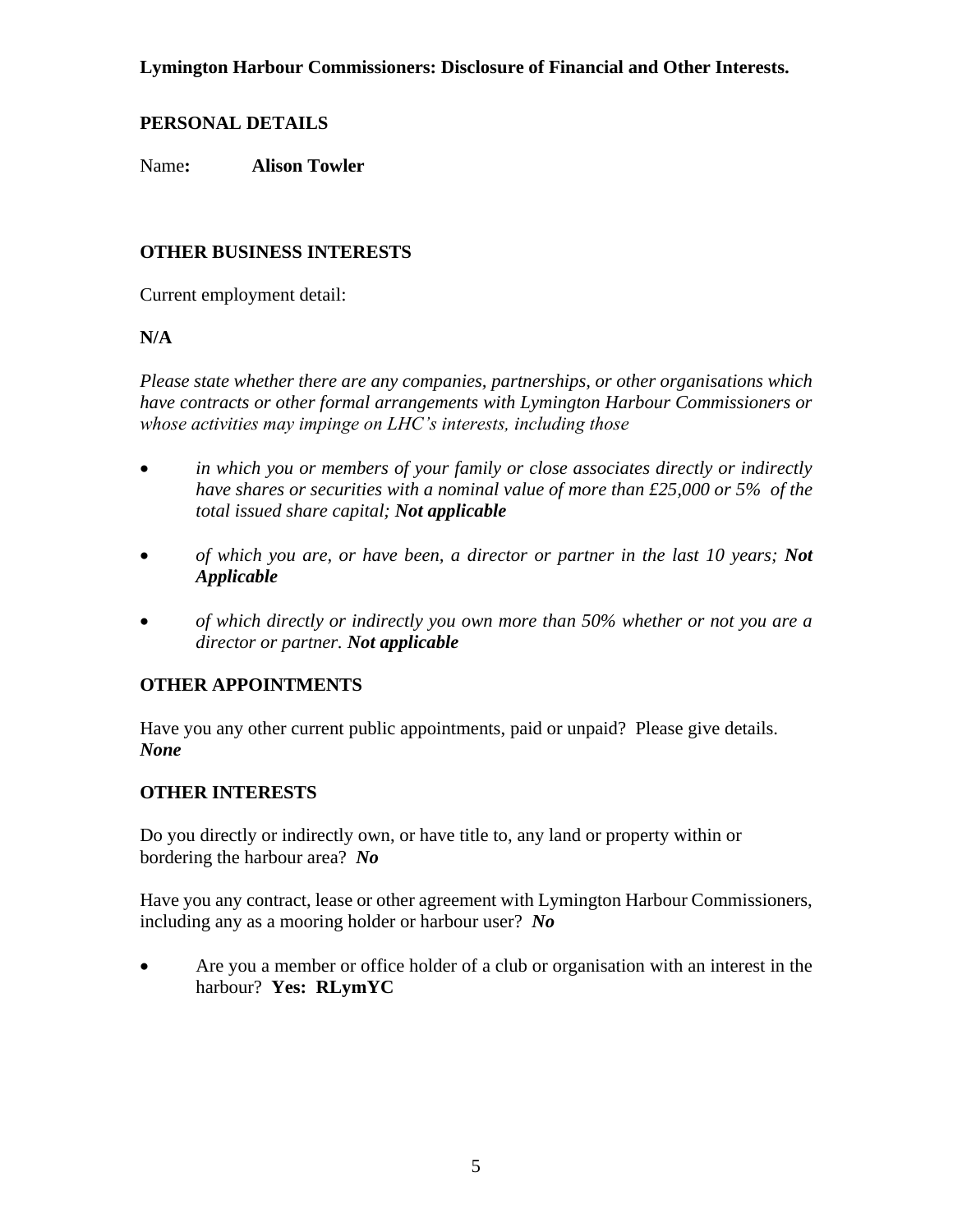## **HOSPITALITY, GIFTS OR LOANS**

Have you or your close family accepted any hospitality, gifts or loans which could not be considered insignificant, from third parties associated with the Commissioners or their activities? (Significant here would be a value of £25) **No**

### **INTERESTS OF CLOSE FAMILY OR ASSOCIATES**

Do any of your close family or associates have pecuniary or non-pecuniary interests which relate closely, or could be construed as relating closely, to the Commissioners' activities? If "yes" please provide details on a separate sheet**.** *Yes – On moorings waiting list.*

Name: **Alison Towler**

Last Reviewed: **14th September 2017**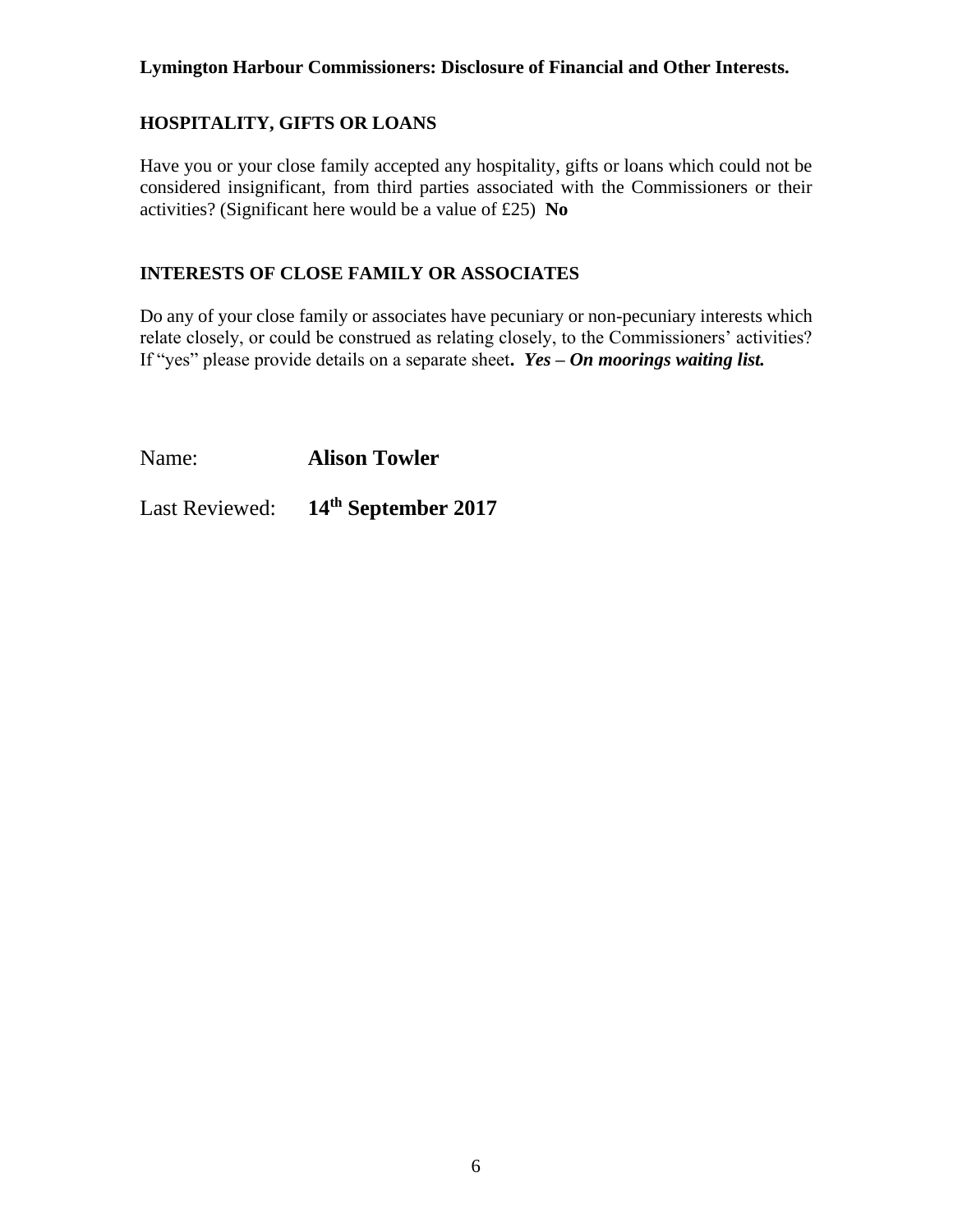### **PERSONAL DETAILS**

Name**: Darren Longley**

### **OTHER BUSINESS INTERESTS**

Current employment detail:

#### **Partner, Deloitte LLP**

*Please state whether there are any companies, partnerships, or other organisations which have contracts or other formal arrangements with Lymington Harbour Commissioners or whose activities may impinge on LHC's interests, including those* 

- *in which you or members of your family or close associates directly or indirectly have shares or securities with a nominal value of more than £25,000 or 5% of the total issued share capital; None*
- *of which you are, or have been, a director or partner in the last 10 years; None*
- *of which directly or indirectly you own more than 50% whether or not you are a director or partner. None*

## **OTHER APPOINTMENTS**

Have you any other current public appointments, paid or unpaid? Please give details. **None**

#### **OTHER INTERESTS**

Do you directly or indirectly own, or have title to, any land or property within or bordering the harbour area? **No**

Have you any contract, lease or other agreement with Lymington Harbour Commissioners, including any as a mooring holder or harbour user? **No**

• Are you a member or office holder of a club or organisation with an interest in the harbour? **Member of Lymington Town Sailing Club. Berth holder in Lymington Yacht Haven**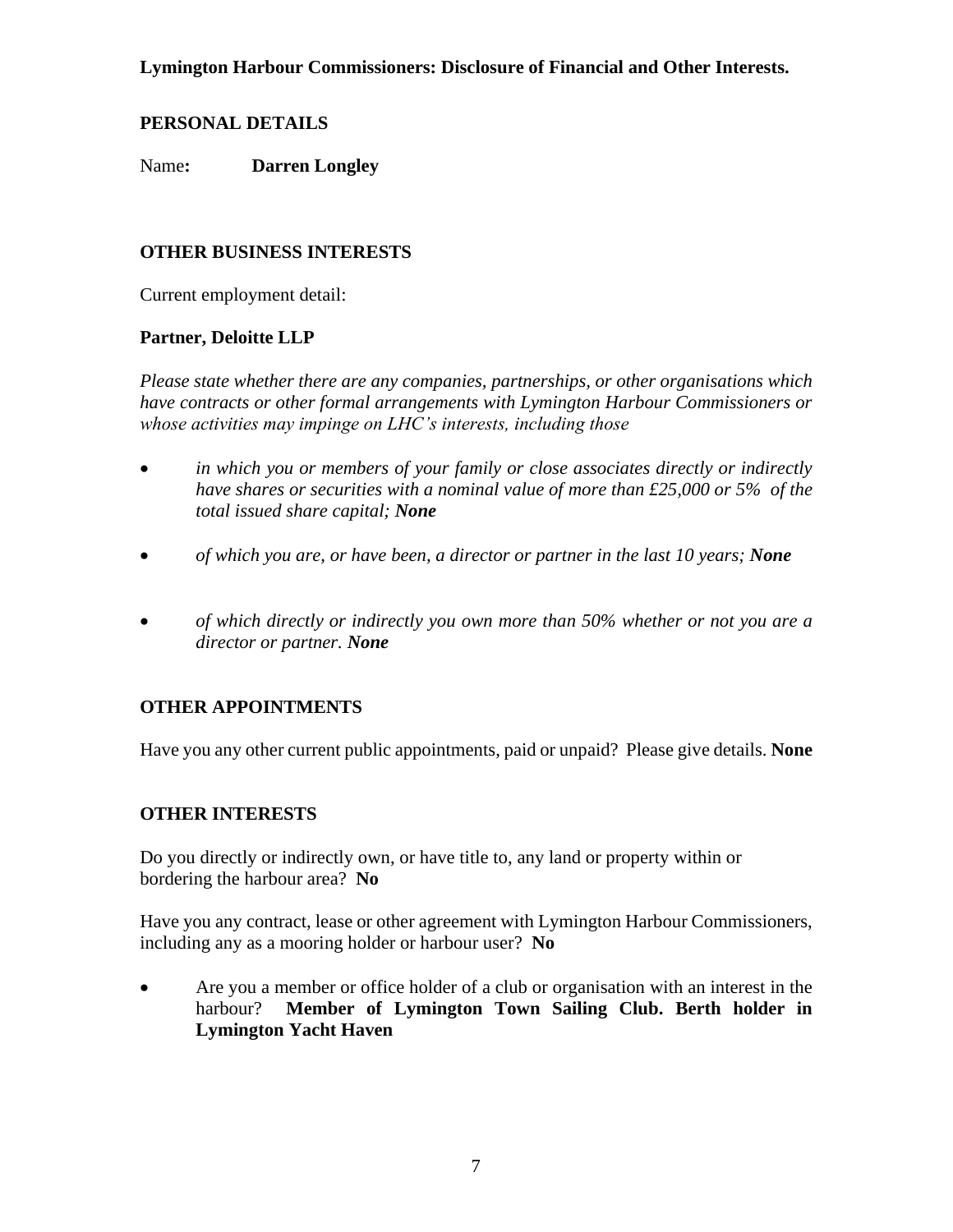# **HOSPITALITY, GIFTS OR LOANS**

Have you or your close family accepted any hospitality, gifts or loans which could not be considered insignificant, from third parties associated with the Commissioners or their activities? (Significant here would be a value of £25) **No**

### **INTERESTS OF CLOSE FAMILY OR ASSOCIATES**

Do any of your close family or associates have pecuniary or non-pecuniary interests which relate closely, or could be construed as relating closely, to the Commissioners' activities? If "yes" please provide details on a separate sheet**. No**

Name: **Darren Longley**

Last Reviewed: **29th November 2021**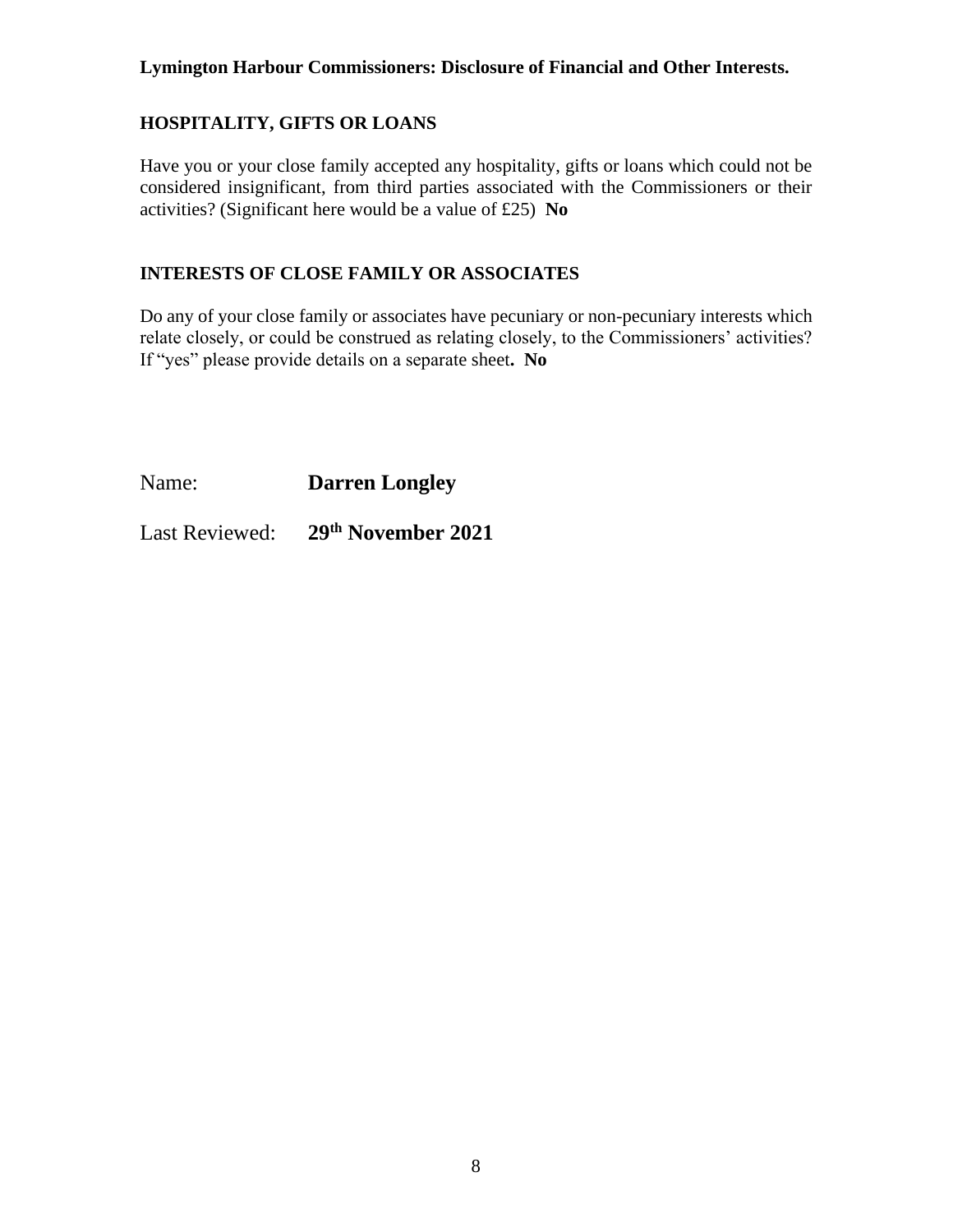Name**: Tim Harford**

# **OTHER BUSINESS INTERESTS**

Current employment detail:

# **Retired**

*Please state whether there are any companies, partnerships, or other organisations which have contracts or other formal arrangements with Lymington Harbour Commissioners or whose activities may impinge on LHC's interests, including those* 

- *in which you or members of your family or close associates directly or indirectly have shares or securities with a nominal value of more than £25,000 or 5% of the total issued share capital; None*
- *of which you are, or have been, a director or partner in the last 10 years; None*
- *of which directly or indirectly you own more than 50% whether or not you are a director or partner. None*

# **OTHER APPOINTMENTS**

Have you any other current public appointments, paid or unpaid? Please give details. **None**

## **OTHER INTERESTS**

Do you directly or indirectly own, or have title to, any land or property within or bordering the harbour area? **Home – 2 Daniells Walk**

Have you any contract, lease or other agreement with Lymington Harbour Commissioners, including any as a mooring holder or harbour user? **No – On waiting list for a mooring**

• Are you a member or office holder of a club or organisation with an interest in the harbour? **Yes – Member RLymYC.**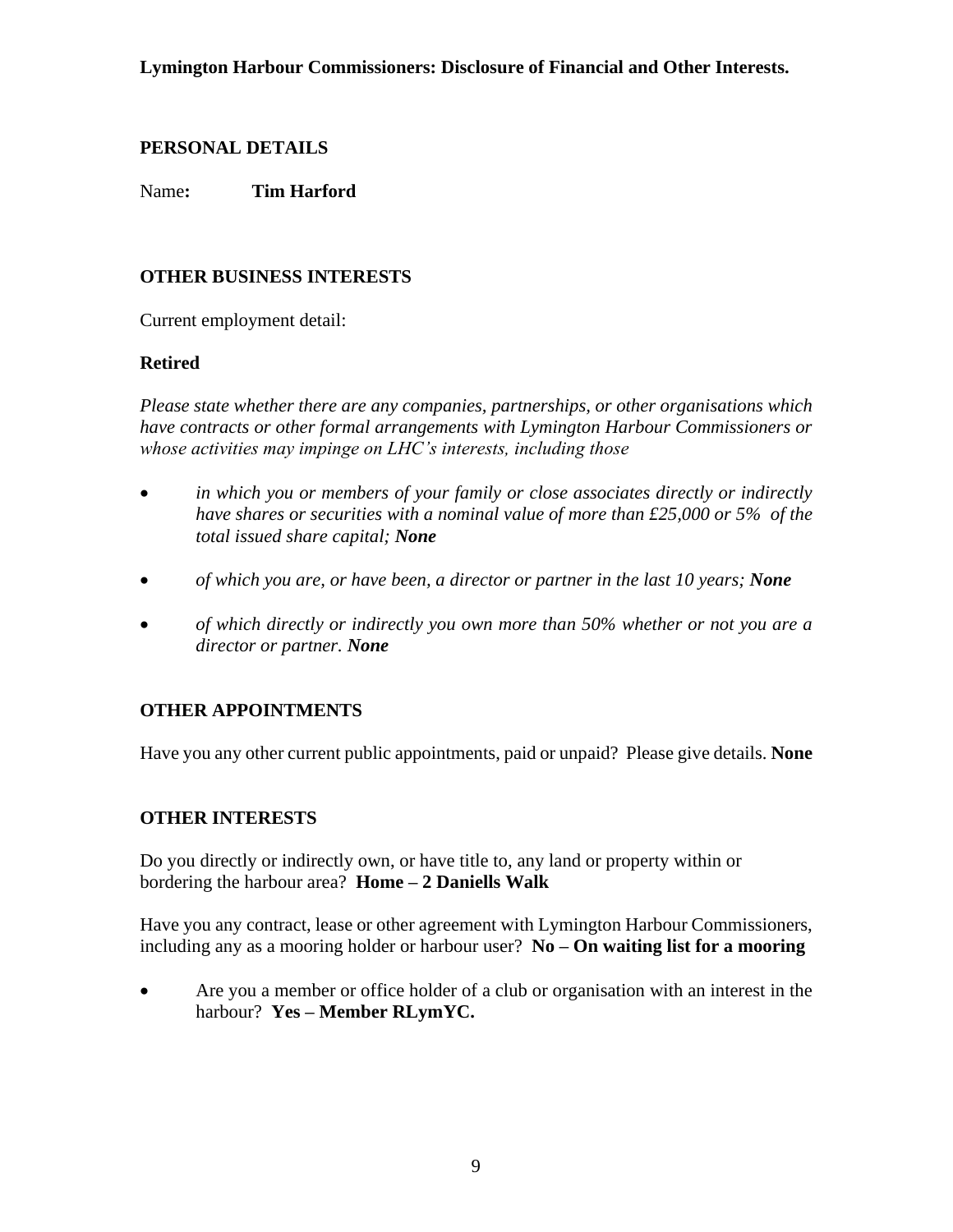# **HOSPITALITY, GIFTS OR LOANS**

Have you or your close family accepted any hospitality, gifts or loans which could not be considered insignificant, from third parties associated with the Commissioners or their activities? (Significant here would be a value of £25) **No**

### **INTERESTS OF CLOSE FAMILY OR ASSOCIATES**

Do any of your close family or associates have pecuniary or non-pecuniary interests which relate closely, or could be construed as relating closely, to the Commissioners' activities? If "yes" please provide details on a separate sheet**. No**

Name: **Tim Harford**

Last Reviewed: **18th October 2016**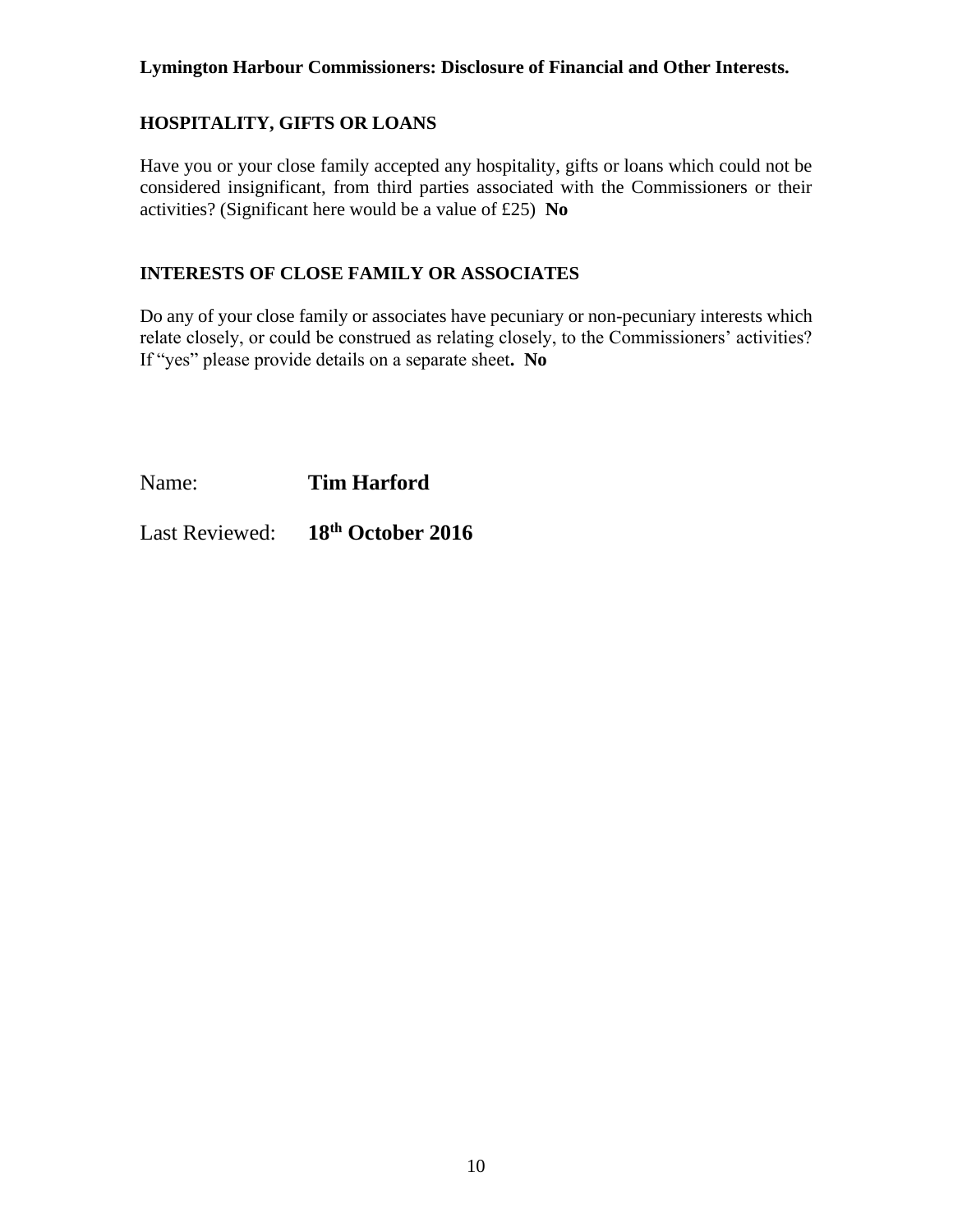Name**: Robert Willows**

# **OTHER BUSINESS INTERESTS**

Current employment detail:

## **Retired**

*Please state whether there are any companies, partnerships, or other organisations which have contracts or other formal arrangements with Lymington Harbour Commissioners or whose activities may impinge on LHC's interests, including those* 

- *in which you or members of your family or close associates directly or indirectly have shares or securities with a nominal value of more than £25,000 or 5% of the total issued share capital; None*
- *of which you are, or have been, a director or partner in the last 10 years; None*
- *of which directly or indirectly you own more than 50% whether or not you are a director or partner. None*

# **OTHER APPOINTMENTS**

Have you any other current public appointments, paid or unpaid? Please give details. **Member of RYA Sustainable Policy Committee (unpaid)**

## **OTHER INTERESTS**

Do you directly or indirectly own, or have title to, any land or property within or bordering the harbour area? **No**

Have you any contract, lease or other agreement with Lymington Harbour Commissioners, including any as a mooring holder or harbour user? **No**

• Are you a member or office holder of a club or organisation with an interest in the harbour? **Member of Lymington Town Sailing Club**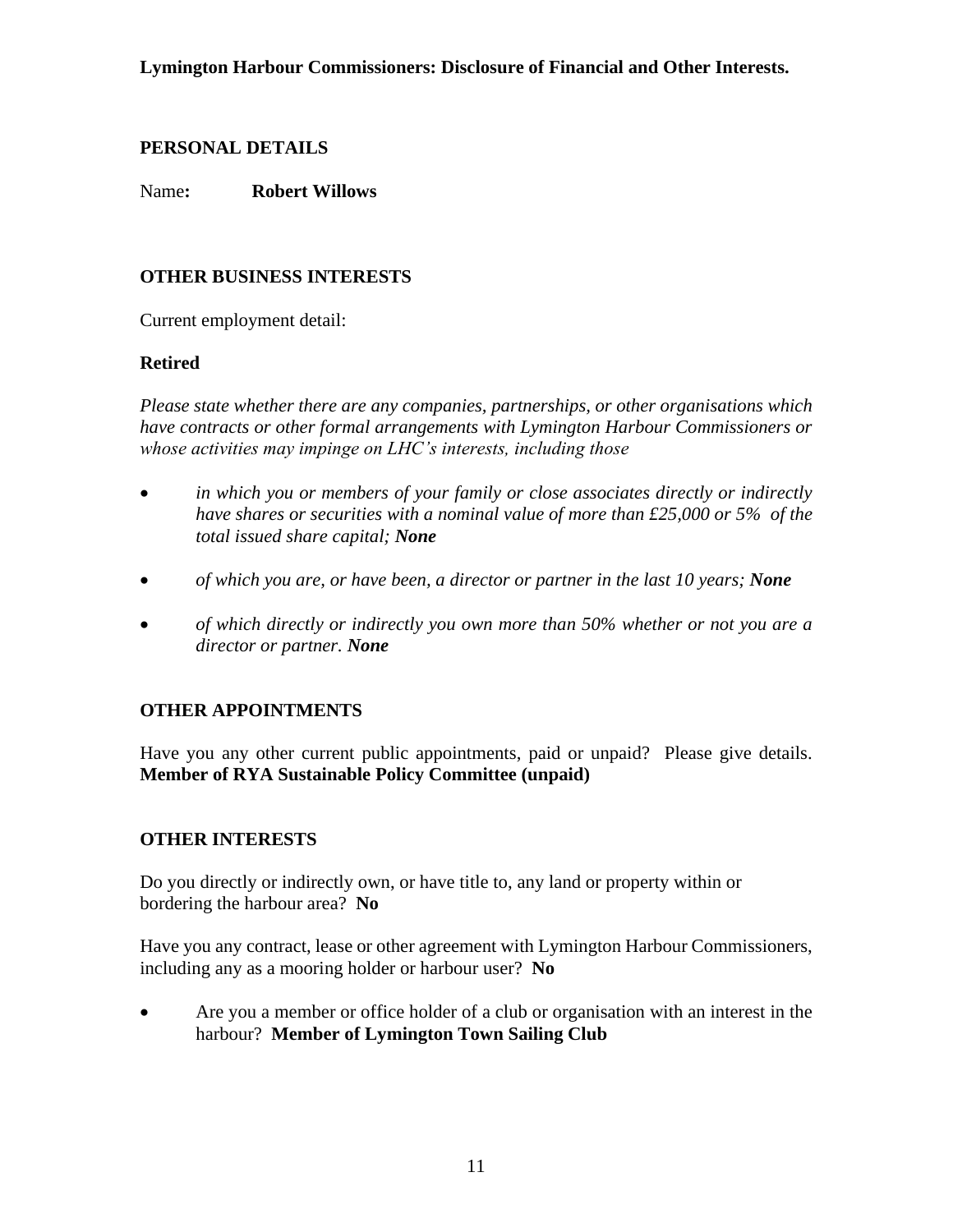### **HOSPITALITY, GIFTS OR LOANS**

Have you or your close family accepted any hospitality, gifts or loans which could not be considered insignificant, from third parties associated with the Commissioners or their activities? (Significant here would be a value of £25) **No**

### **INTERESTS OF CLOSE FAMILY OR ASSOCIATES**

Do any of your close family or associates have pecuniary or non-pecuniary interests which relate closely, or could be construed as relating closely, to the Commissioners' activities? If "yes" please provide details on a separate sheet**. No**

Name: **Robert Willows**

Last Reviewed: **10th November 2021**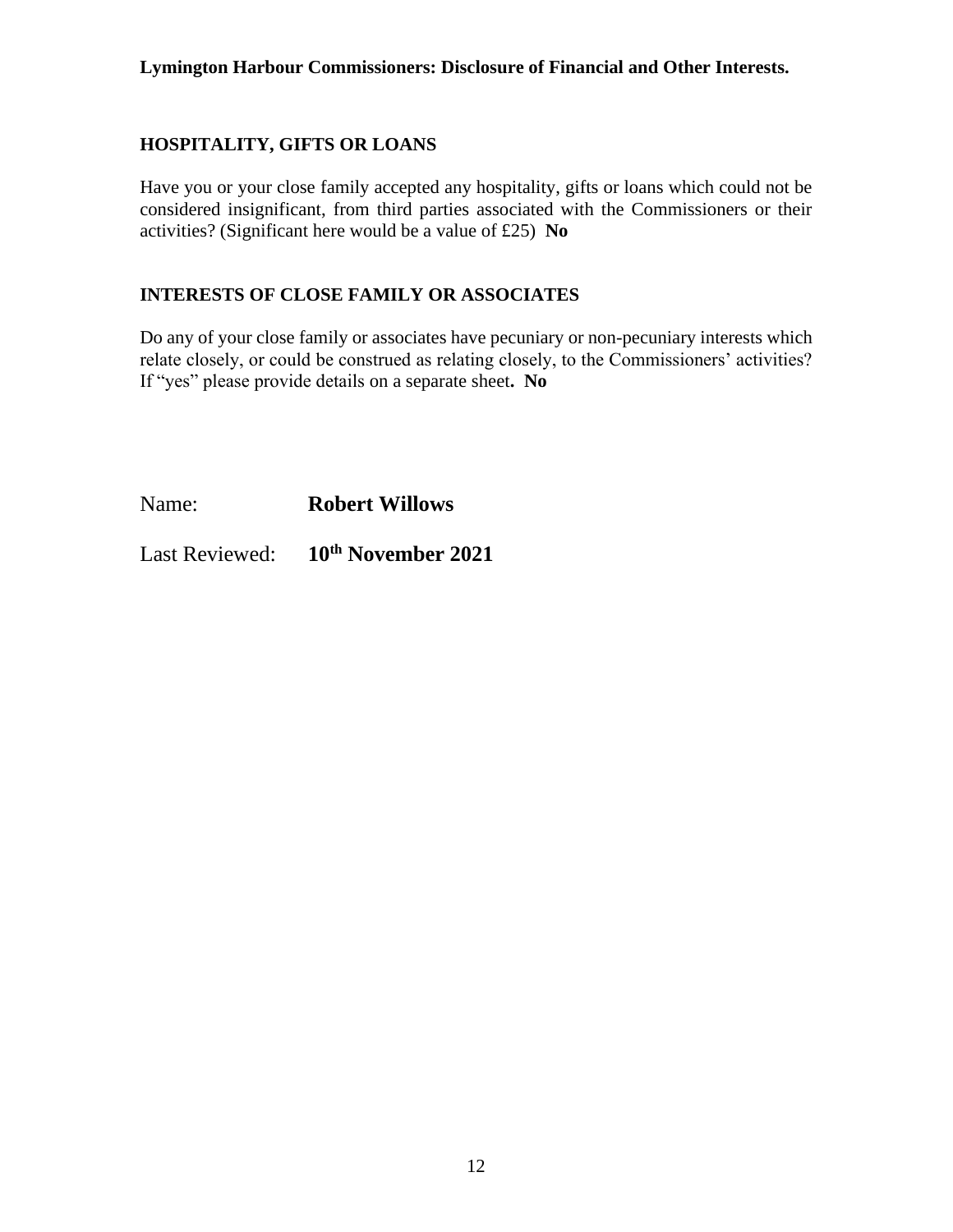Name**: Jane Challener**

# **OTHER BUSINESS INTERESTS**

Current employment detail:

## **Not working**

*Please state whether there are any companies, partnerships, or other organisations which have contracts or other formal arrangements with Lymington Harbour Commissioners or whose activities may impinge on LHC's interests, including those* 

- *in which you or members of your family or close associates directly or indirectly have shares or securities with a nominal value of more than £25,000 or 5% of the total issued share capital; None*
- *of which you are, or have been, a director or partner in the last 10 years; None*
- *of which directly or indirectly you own more than 50% whether or not you are a director or partner. None*

# **OTHER APPOINTMENTS**

Have you any other current public appointments, paid or unpaid? Please give details. **None**

## **OTHER INTERESTS**

Do you directly or indirectly own, or have title to, any land or property within or bordering the harbour area? **No**

Have you any contract, lease or other agreement with Lymington Harbour Commissioners, including any as a mooring holder or harbour user? **Annual Mooring Holder**

• Are you a member or office holder of a club or organisation with an interest in the harbour? **No**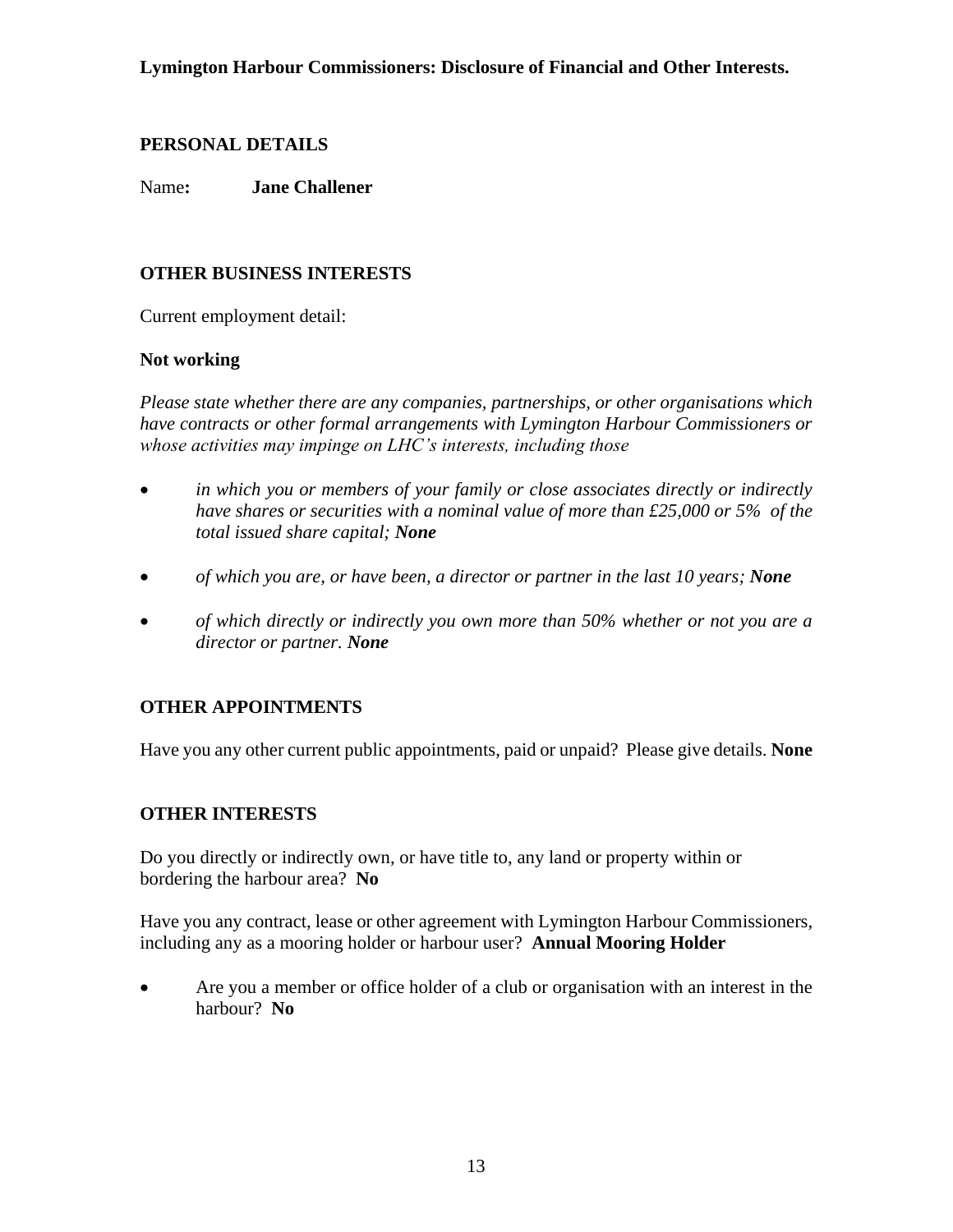### **HOSPITALITY, GIFTS OR LOANS**

Have you or your close family accepted any hospitality, gifts or loans which could not be considered insignificant, from third parties associated with the Commissioners or their activities? (Significant here would be a value of £25) **No**

### **INTERESTS OF CLOSE FAMILY OR ASSOCIATES**

Do any of your close family or associates have pecuniary or non-pecuniary interests which relate closely, or could be construed as relating closely, to the Commissioners' activities? If "yes" please provide details on a separate sheet**. No**

Name: **Jane Challener**

Last Reviewed: **11th October 2016**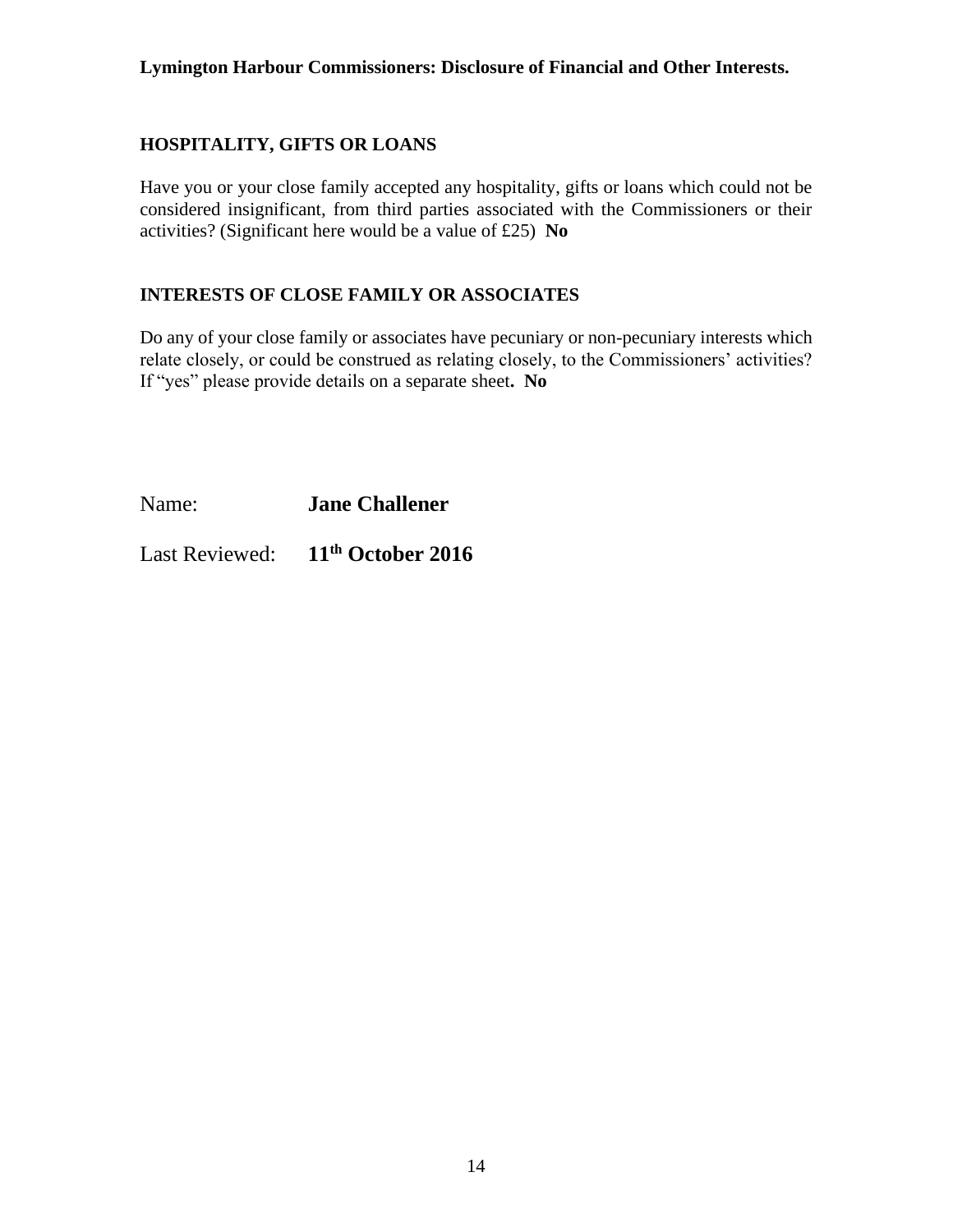Name**: M. P. Harrison**

### **OTHER BUSINESS INTERESTS**

Current employment detail: **Garmin Europe**

*Please state whether there are any companies, partnerships, or other organisations which have contracts or other formal arrangements with Lymington Harbour Commissioners or whose activities may impinge on LHC's interests, including those* 

- *in which you or members of your family or close associates directly or indirectly have shares or securities with a nominal value of more than £25,000 or 5% of the total issued share capital; None*
- *of which you are, or have been, a director or partner in the last 10 years; None*
- *of which directly or indirectly you own more than 50% whether or not you are a director or partner. None*

## **OTHER APPOINTMENTS**

Have you any other current public appointments, paid or unpaid? Please give details. **None**

#### **OTHER INTERESTS**

Do you directly or indirectly own, or have title to, any land or property within or bordering the harbour area? **No**

Have you any contract, lease or other agreement with Lymington Harbour Commissioners, including any as a mooring holder or harbour user? **Yes**

• Are you a member or office holder of a club or organisation with an interest in the harbour? **RNLI / RLymYC**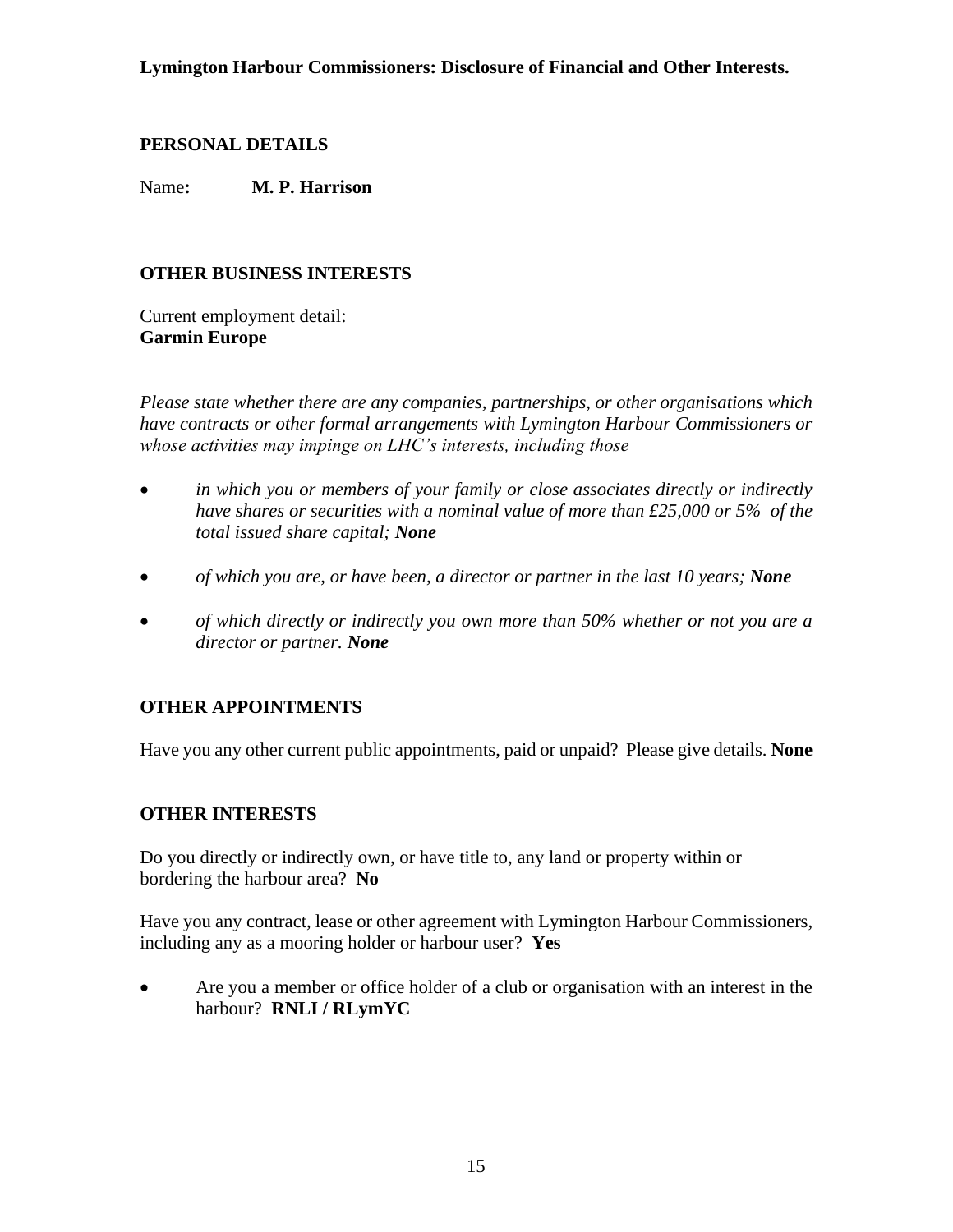### **HOSPITALITY, GIFTS OR LOANS**

Have you or your close family accepted any hospitality, gifts or loans which could not be considered insignificant, from third parties associated with the Commissioners or their activities? (Significant here would be a value of £25) **No**

### **INTERESTS OF CLOSE FAMILY OR ASSOCIATES**

Do any of your close family or associates have pecuniary or non-pecuniary interests which relate closely, or could be construed as relating closely, to the Commissioners' activities? If "yes" please provide details on a separate sheet**. No**

Name: **Paul Harrison**

Last Reviewed: **th April 2021**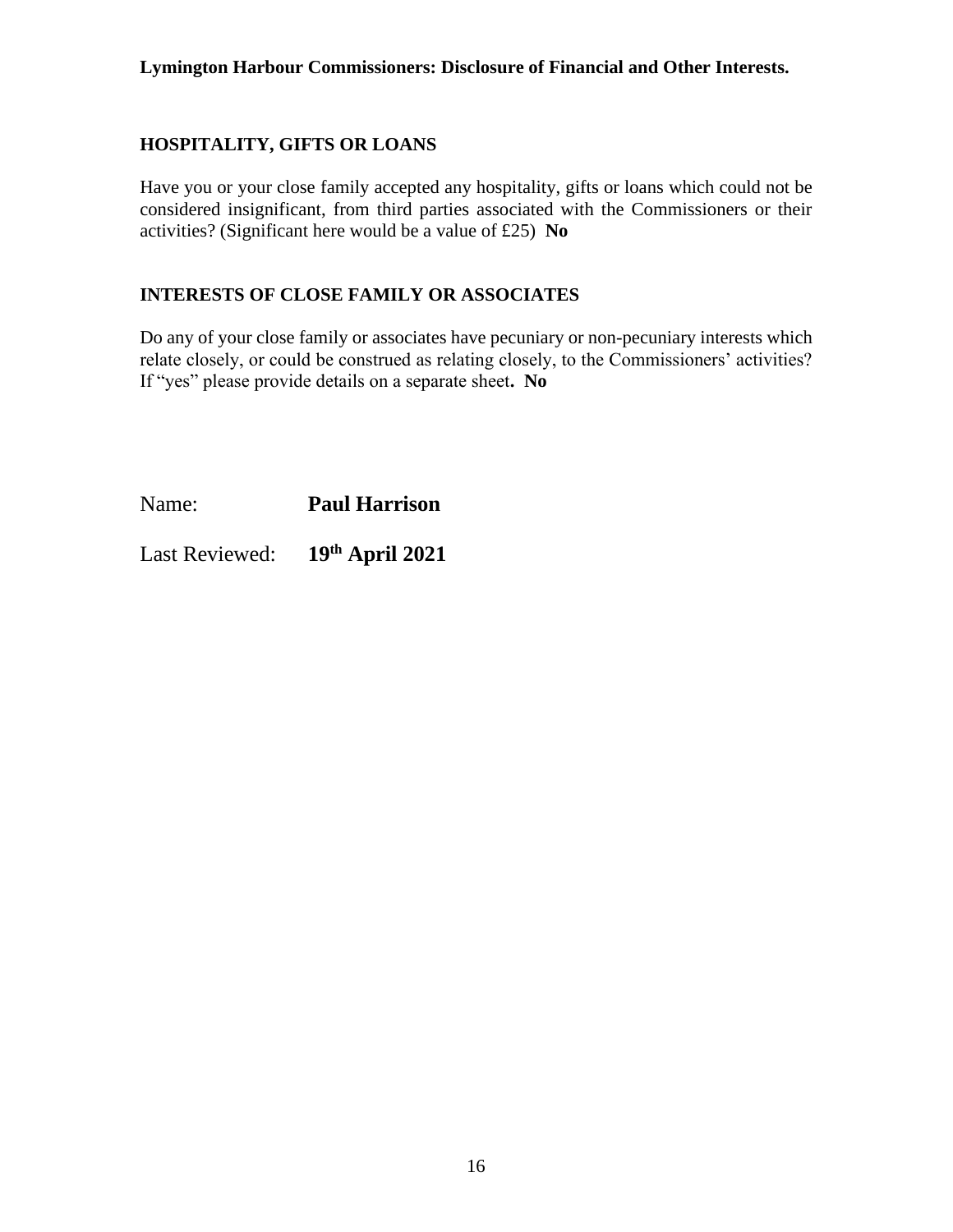### **PERSONAL DETAILS**

Name**: P. Naylor**

### **OTHER BUSINESS INTERESTS**

Current employment detail: **Head of Yacht Management – Nigel Burgess**

*Please state whether there are any companies, partnerships, or other organisations which have contracts or other formal arrangements with Lymington Harbour Commissioners or whose activities may impinge on LHC's interests, including those* 

- *in which you or members of your family or close associates directly or indirectly have shares or securities with a nominal value of more than £25,000 or 5% of the total issued share capital; None*
- *of which you are, or have been, a director or partner in the last 10 years; None*
- *of which directly or indirectly you own more than 50% whether or not you are a director or partner. None*

## **OTHER APPOINTMENTS**

Have you any other current public appointments, paid or unpaid? Please give details. **None**

#### **OTHER INTERESTS**

Do you directly or indirectly own, or have title to, any land or property within or bordering the harbour area? **No**

Have you any contract, lease or other agreement with Lymington Harbour Commissioners, including any as a mooring holder or harbour user? **No**

• Are you a member or office holder of a club or organisation with an interest in the harbour? **No**